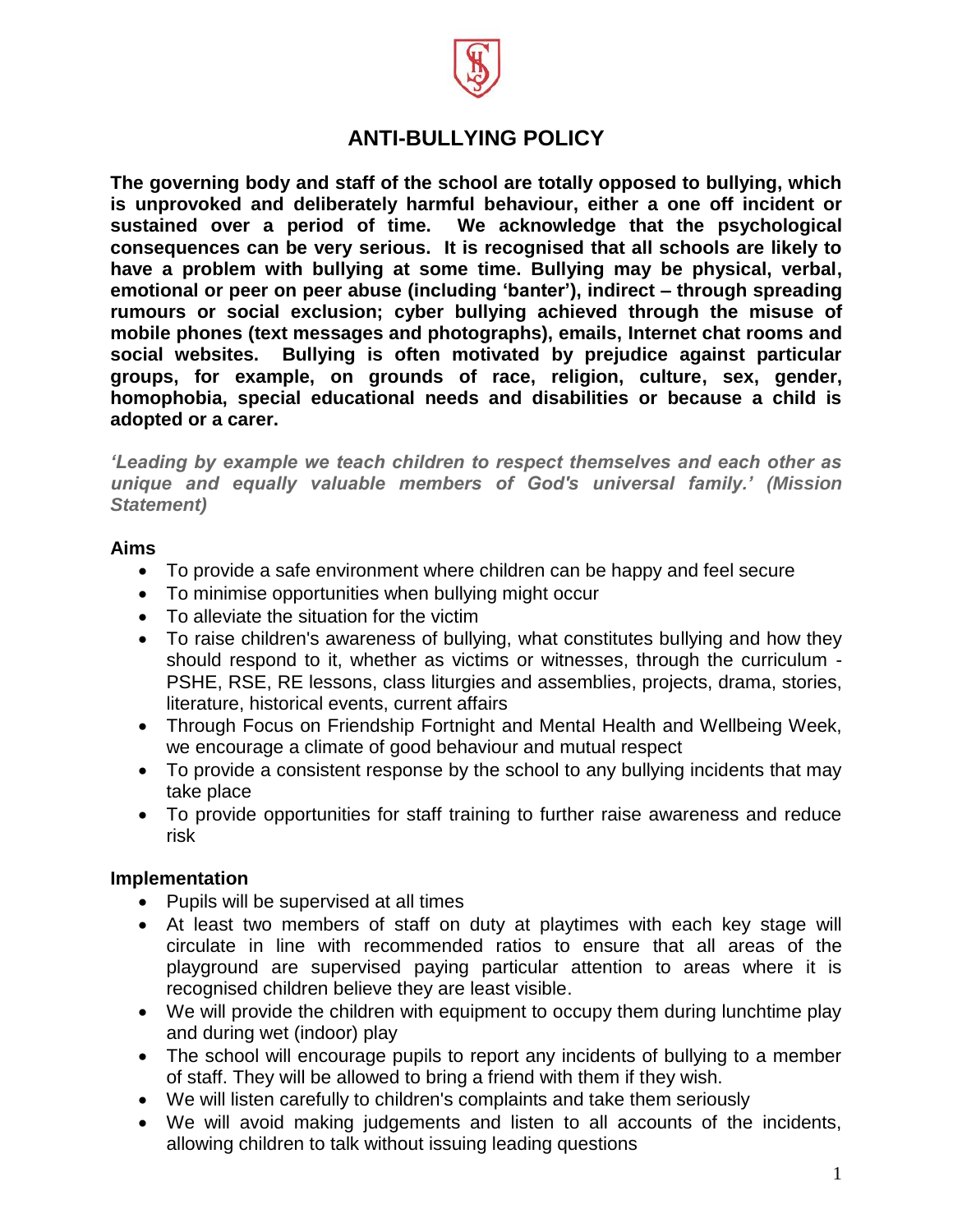- We will offer help, advice and support to the victim and offering a choice of ways of improving the situation
- We recognise that the bully will also need help, support and advice to improve and to understand that such behaviour is always unacceptable
- We will endeavour to facilitate a reconciliation between the parties involved, adopting a problem solving approach that encourages pupils to find solutions
- We will make regular follow up checks to ensure that bullying has not resumed
- If an incident of bullying is reported by a parent, the Head Teacher will deal with the incident in accordance with our policy and report back to the parent.

### **Possible indicators**

- A child who is withdrawn or anxious
- Shows a deterioration in his/her work
- Poor attendance
- Unexplained illnesses
- Prefers the company of adults

# **Advice to staff**

Do not ask leading questions but let the child tell you

- The nature of the incident
- The frequency
- Who was involved
- Where it took place
- Who witnessed it
- What happened prior to and following the incident
- What action, if any, has already been taken
- Reports of bullying must be recorded and reported to the Head Teacher so that patterns may be monitored.

# **Advice to pupils**

The school will advise pupils who are caught up in incidents of bullying

- To try to stay calm
- To be firm and clear and tell the bully to stop
- To get away from the situation to a safe place
- To tell an adult what has happened immediately

# **Dealing with serious and persistent bullying**

If bullying persists the school will seek the support of parents and the bully may be

- Removed from the group
- Lose privileges eg loss of playtime activities
- Isolated at lunch and playtimes
- Excluded from participating in a school trip or sports event where it does not form an essential part of the curriculum
- Sent home at lunchtimes
- Be excluded for a fixed period

If it is considered appropriate and with the agreement of the parents, the help of an outside agency eg Educational Psychologist, may be sought.

Some forms of bullying are illegal and should be [reported](http://www.police.uk/) to the police. These include:

violence or assault